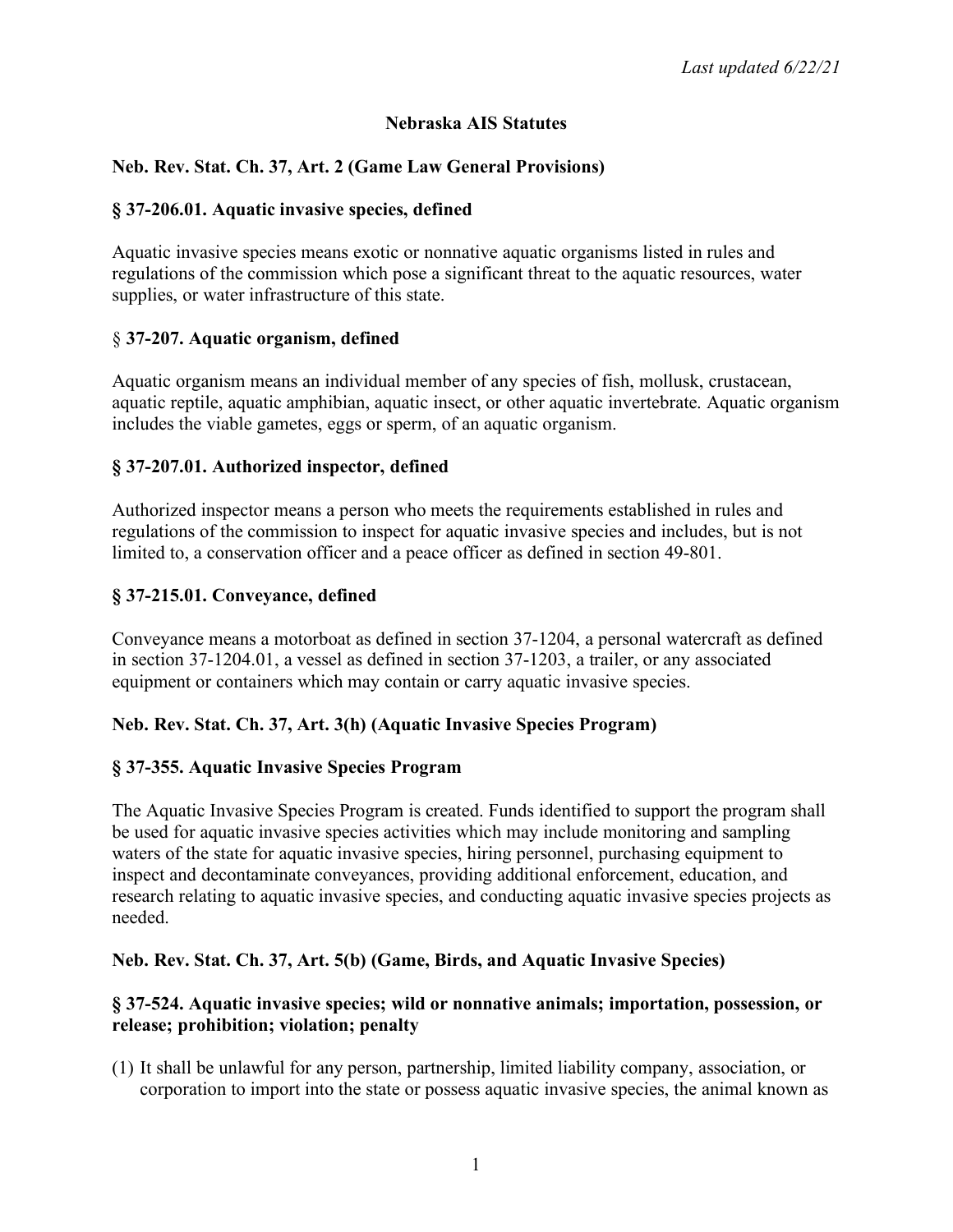the San Juan rabbit, or any other species of wild vertebrate animal, including domesticated cervine animals as defined in section 54-2914, declared by the commission following public hearing and consultation with the Department of Agriculture to constitute a serious threat to economic or ecologic conditions, except that the commission may authorize by specific written permit the acquisition and possession of such species for educational or scientific purposes. It shall also be unlawful to release to the wild any nonnative bird or nonnative mammal without written authorization from the commission. Any person, partnership, limited liability company, association, or corporation violating the provisions of this subsection shall be guilty of a Class IV misdemeanor.

(2) Following public hearing and consultation with the Department of Agriculture, the commission may, by rule and regulation, regulate or limit the importation and possession of any aquatic invasive species or wild vertebrate animal, including a domesticated cervine animal as defined in section 54-2914, which is found to constitute a serious threat to economic or ecologic conditions.

# **§ 37-524.02. Aquatic invasive species; prohibited acts; penalty; impoundment of conveyance**

(1) No person shall possess, import, export, purchase, sell, or transport aquatic invasive species except when authorized commission personnel or the owner of a conveyance, or a person authorized by such owner, is removing an aquatic invasive species from a conveyance to be killed or immediately disposed of in a manner determined by the commission. The commission shall adopt and promulgate rules and regulations governing the inspection, decontamination, and treatment of conveyances capable of containing or transporting aquatic invasive species.

(2) Any person who (a) fails or refuses to submit to an inspection of a conveyance requested by an authorized inspector or (b) refuses to permit or prevents proper decontamination or treatment of a conveyance as prescribed by the authorized inspector is guilty of a Class III misdemeanor and upon conviction shall be fined not less than five hundred dollars. Such person's conveyance shall also be subject to impoundment.

# **§ 37-524.03. Aquatic invasive species; rules and regulations**

The commission shall adopt and promulgate rules and regulations to carry out section 37-524.02.

### **Neb. Rev. Stat. Ch. 37, Art. 5(d) (Fish and Aquatic Organisms)**

### **§ 37-547. Aquatic invasive species; wildlife; legislative intent**

It is the intent of the Legislature to prevent the release or importation into the State of Nebraska of any aquatic invasive species or any live wildlife which may cause economic or ecologic harm or be injurious to human beings, agriculture, horticulture, forestry, water, or wildlife or wildlife resources of the state. It is further the intent of the Legislature to prevent the commercial exploitation or exportation of any aquatic invasive species or any dead or live wildlife taken from the wild.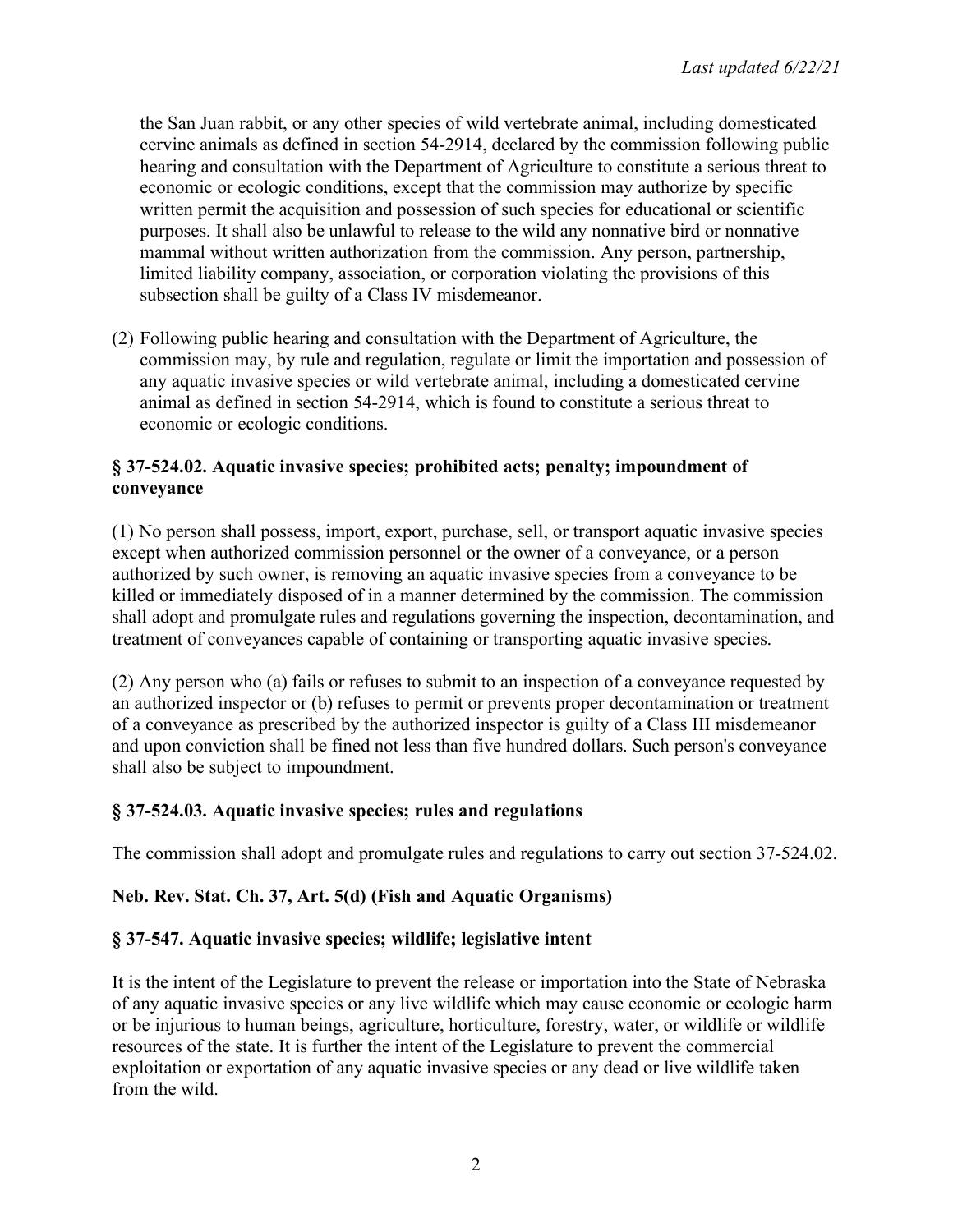### **§ 37-548. Aquatic invasive species; wildlife; prohibited acts; violation; penalty; release, importation, commercial exploitation, and exportation permits; fees; commission; powers and duties**

(1) It shall be unlawful for any person to import into the state or release to the wild any aquatic invasive species or any live wildlife including the viable gametes, eggs or sperm, except those which are approved by rules and regulations of the commission or as otherwise provided in the Game Law. It shall be unlawful to commercially exploit or export from the state any aquatic invasive species or dead or live wildlife taken from the wild except those which are exempted by rules and regulations of the commission. Any person violating this subsection shall be guilty of a Class III misdemeanor.

(2) The commission shall adopt and promulgate rules and regulations to carry out subsection (1) of this section. In adopting such rules and regulations, the commission shall be governed by the Administrative Procedure Act. Such rules and regulations shall include a listing of (a) the aquatic invasive species or wildlife which may be released or imported into the state and (b) the aquatic invasive species or wildlife taken from the wild which may be commercially exploited or exported from the state. The rules and regulations for release, importation, commercial exploitation, and exportation of species other than commercial fish and bait fish shall include, but not be limited to, requirements for annual permits for release or importation or for commercial exploitation or exportation, permit fees, the number of individual animals of a particular species that may be released, imported, collected, or exported under a permit, and the manner and location of release or collection of a particular species. The rules and regulations may be amended, modified, or repealed from time to time, based upon investigation and the best available scientific, commercial, or other reliable data.

(3) The commission shall establish permit fees as required by subsection (2) of this section to cover the cost of permit processing and enforcement of the permits and research into and management of the ecological effects of release, importation, commercial exploitation, and exportation. The commission shall remit the fees to the State Treasurer for credit to the Wildlife Conservation Fund.

(4) The commission may determine that the release, importation, commercial exploitation, or exportation of aquatic invasive species or wildlife causes economic or ecologic harm by utilizing the best available scientific, commercial, and other reliable data after consultation, as appropriate, with federal agencies, other interested state and county agencies, and interested persons and organizations.

(5) The commission shall, upon its own recommendation or upon the petition of any person who presents to the commission substantial evidence as to whether such additional species will or will not cause ecologic or economic harm, conduct a review of any listed or unlisted species proposed to be removed from or added to the list published pursuant to subdivision (2)(a) of this section. The review shall be conducted pursuant to subsection (4) of this section.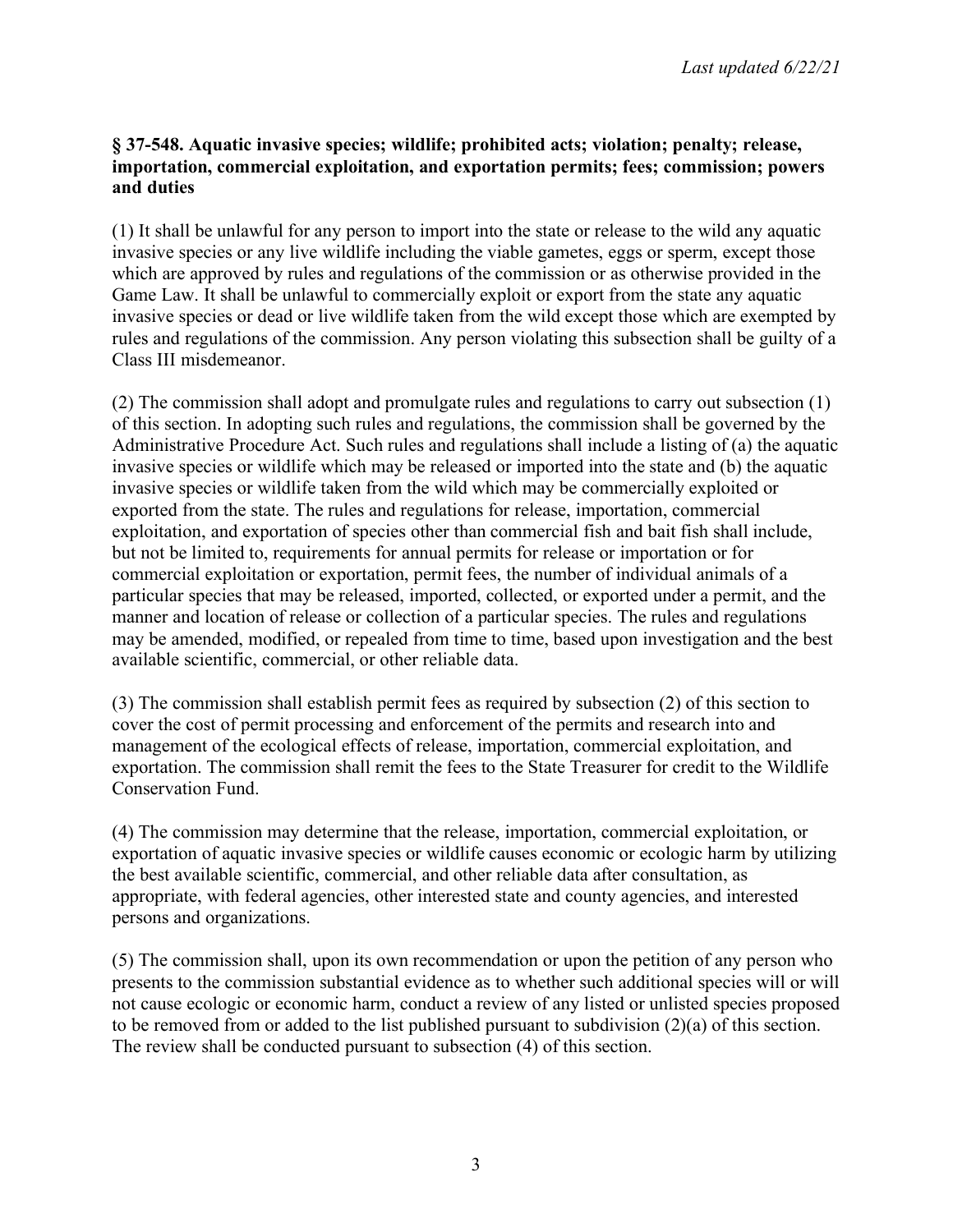(6) The commission shall, upon its own recommendation or upon the petition of any person who presents to the commission substantial evidence that commercial exploitation or exportation will cause ecologic or economic harm or significant impact to an aquatic or wildlife population, conduct a review of any listed or unlisted species proposed to be added to or removed from the list published pursuant to subdivision (2)(b) of this section. The review shall be conducted pursuant to subsection (4) of this section.

# **Neb. Rev. Stat. Ch. 37, Art. 12 (State Boat Act)**

## **§ 37-1214. Motorboat; registration; period valid; application; registration fee; aquatic invasive species stamp**

- (1) Except as otherwise provided in section 37-1211, the owner of each motorboat shall register such vessel or renew the registration every three years as provided in section 37-1226. The owner of such vessel shall file an initial application for a certificate of number pursuant to section 37-1216 with a county treasurer on forms approved and provided by the commission. The application shall be signed by the owner of the vessel, shall contain the year manufactured, and shall be accompanied by a registration fee for the three-year period of twenty-eight dollars for Class 1 boats, fifty-one dollars for Class 2 boats, seventy-two dollars and fifty cents for Class 3 boats, and one hundred twenty dollars for Class 4 boats. Of each motorboat registration fee, not more than ten dollars may be used for the Aquatic Invasive Species Program.
- (2) The owner of a motorboat not registered in Nebraska shall purchase an aquatic invasive species stamp for the Aquatic Invasive Species Program valid for one calendar year prior to launching into any waters of the state. The cost of such one-year stamp shall be established pursuant to section 37-327 and be not less than ten dollars and not more than fifteen dollars plus an issuance fee pursuant to section 37-406. Such one-year stamp may be purchased electronically or through any vendor authorized by the commission to sell other permits and stamps issued under the Game Law pursuant to section 37-406. The aquatic invasive species stamp shall be permanently affixed on the starboard and rearward side of the vessel. The proceeds from the sale of stamps shall be remitted to the State Game Fund.
- (3) This subsection applies beginning on an implementation date designated by the Director of Motor Vehicles in cooperation with the commission. The director shall designate an implementation date on or before January 1, 2021, for motorboat registration. In addition to the information required under subsection (1) of this section, the application for registration shall contain (a)(i) the full legal name as defined in section 60-468.01 of each owner or (ii) the name of each owner as such name appears on the owner's motor vehicle operator's license or state identification card and (b)(i) the motor vehicle operator's license number or state identification card number of each owner, if applicable, and one or more of the identification elements as listed in section 60-484 of each owner, if applicable, and (ii) if any owner is a business entity, a nonprofit organization, an estate, a trust, or a church-controlled organization, its tax identification number.

### **§ 37-1215. Motorboat; registration period already commenced; fee reduced; computation**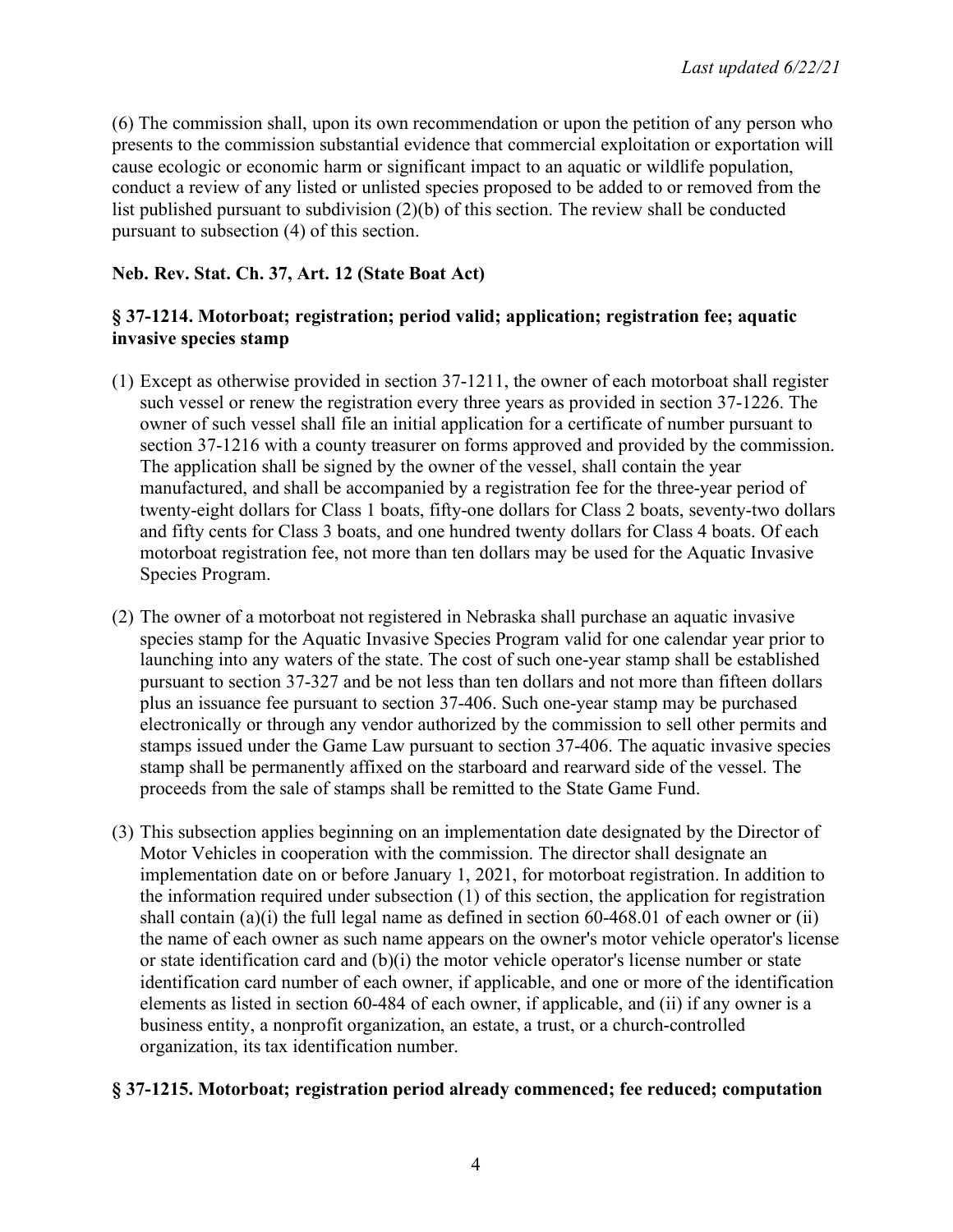In the event an application is made after the beginning of any registration period for registration of any vessel not previously registered by the applicant in this state, the registration fee on such vessel shall be reduced by one thirty-sixth for each full month of the registration period already expired as of the date such vessel was acquired. The fee for the Aquatic Invasive Species Program shall not be so reduced. The county treasurer shall compute the registration fee on forms and pursuant to rules of the commission.

## **§ 37-1219. Registration fees; remitted to commission; when; form; duplicate copy**

All registration fees and fees for the Aquatic Invasive Species Program received by the county treasurers shall be remitted on or before the thirtieth day of the following month to the secretary of the commission. All remittances shall be upon a form to be furnished by the commission and a duplicate copy shall be retained by the county treasurer.

### **§ 37-1220. Registration fees; deposited with State Treasurer; placed in State Game Fund**

The secretary of the commission shall deposit daily with the State Treasurer all fees received pursuant to section 37-1219 and shall take the receipt of the State Treasurer therefor. The State Treasurer shall place all of the fees so deposited in the State Game Fund.

### **§ 37-1273. Fees; placed in State Game Fund; how used**

All fees as provided by the State Boat Act shall be remitted to the State Treasurer for credit to the State Game Fund to be used primarily for (1) administration and enforcement of the State Boat Act, (2) boating safety educational programs, (3) the construction and maintenance of boating and docking facilities, navigation aids, and access to boating areas and such other uses as will promote the safety and convenience of the boating public in Nebraska, (4) the Aquatic Invasive Species Program, and (5) publishing costs subject to the restrictions and limitations in section 37-324. Secondary uses for the fees shall be for the propagation, importation, protection, preservation, and distribution of game and fish and necessary equipment therefor and all things pertaining thereto.

### **Neb. Rev. Stat. Ch. 37, Art. 14 (Nebraska Invasive Species Council)**

### **§ 37-1401. Legislative findings**

The Legislature finds that:

(1) The land, water, and other resources of Nebraska are being severely impacted by the invasion of an increasing number of harmful invasive species;

(2) These impacts are resulting in damage to Nebraska's environment and causing economic hardships; and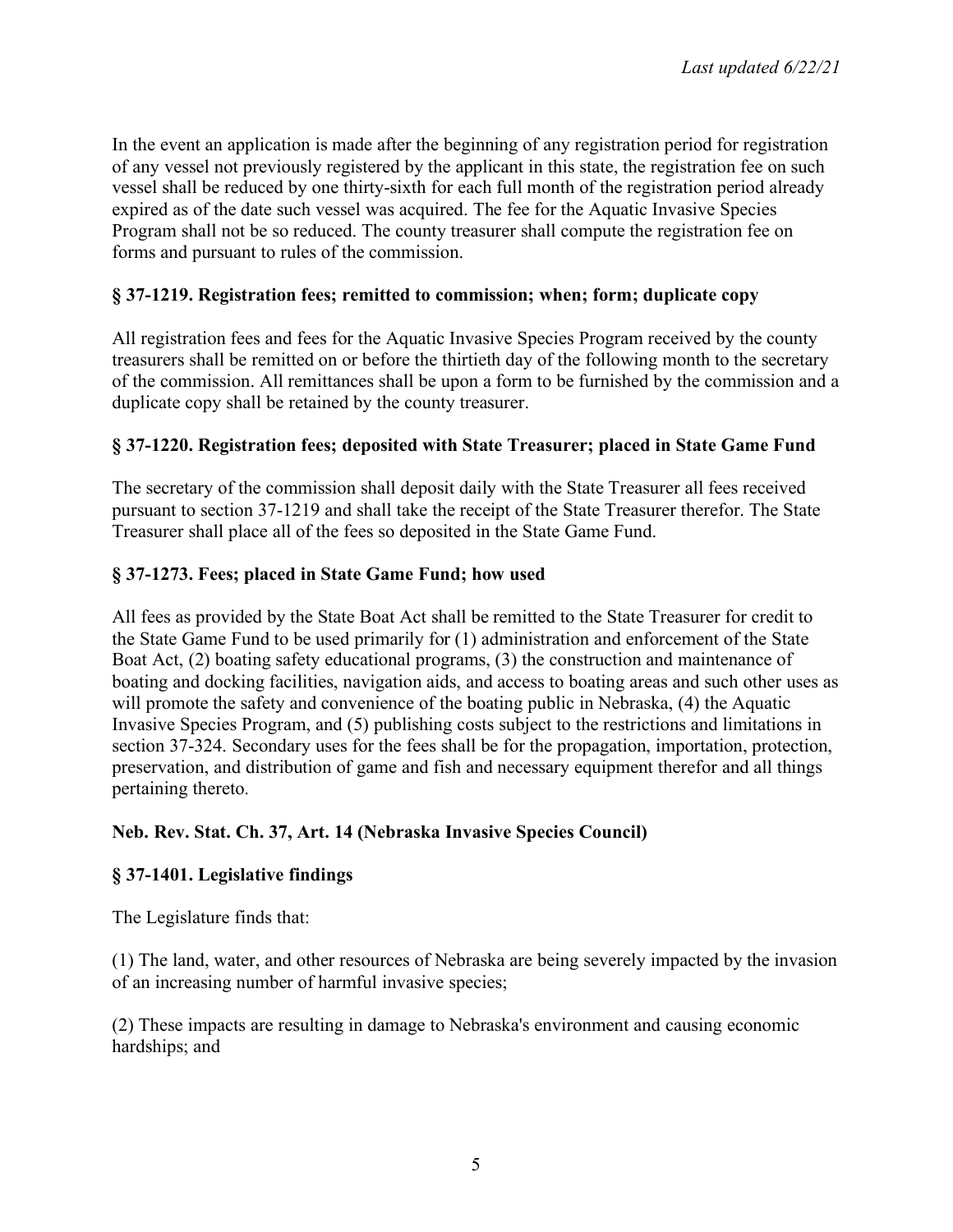(3) The multitude of public and private organizations with an interest in controlling and preventing the spread of harmful invasive species in Nebraska need a mechanism for cooperation, communication, collaboration, and developing a statewide plan of action to meet these threats.

# **§ 37-1402. Invasive species, defined**

For purposes of sections 37-1401 to 37-1406, invasive species means aquatic or terrestrial organisms not native to the region that cause economic or biological harm and are capable of spreading to new areas, and invasive species does not include livestock as defined in sections 54- 1368 and 54-1902, honey bees, domestic pets, intentionally planted agronomic crops, or nonnative organisms that do not cause economic or biological harm.

### **§ 37-1403. Nebraska Invasive Species Council; created; members; expenses; Game and Parks Commission; rules and regulations; meetings**

(1) The Nebraska Invasive Species Council is created. Members of the council shall serve without compensation and shall not be reimbursed for expenses associated with their service on the council. The Game and Parks Commission shall provide administrative support to the council to carry out the council's duties, and the commission may adopt and promulgate rules and regulations to carry out sections 37-1401 to 37-1406 .

(2) Voting members of the council shall be appointed by the Governor and shall include a representative of:

- (a) An electric generating utility;
- (b) The Department of Agriculture;
- (c) The Game and Parks Commission;

(d) The Nebraska Forest Service of the University of Nebraska Institute of Agriculture and Natural Resources;

- (e) The University of Nebraska-Lincoln;
- (f) The Nebraska Cooperative Fish and Wildlife Research Unit of the University of Nebraska;
- (g) The Nebraska Weed Control Association; and
- (h) The Nebraska Association of Resources Districts.

(3) Voting members of the council shall also include up to five members at large appointed by the Governor who shall represent public interests, at least three of which shall represent agricultural land owner interests.

(4) Nonvoting, ex officio members of the council shall include a representative of:

(a) The Midwest Region of the National Park Service of the United States Department of the Interior;

(b) The Animal and Plant Health Inspection Service of the United States Department of Agriculture;

(c) The Natural Resources Conservation Service of the United States Department of Agriculture;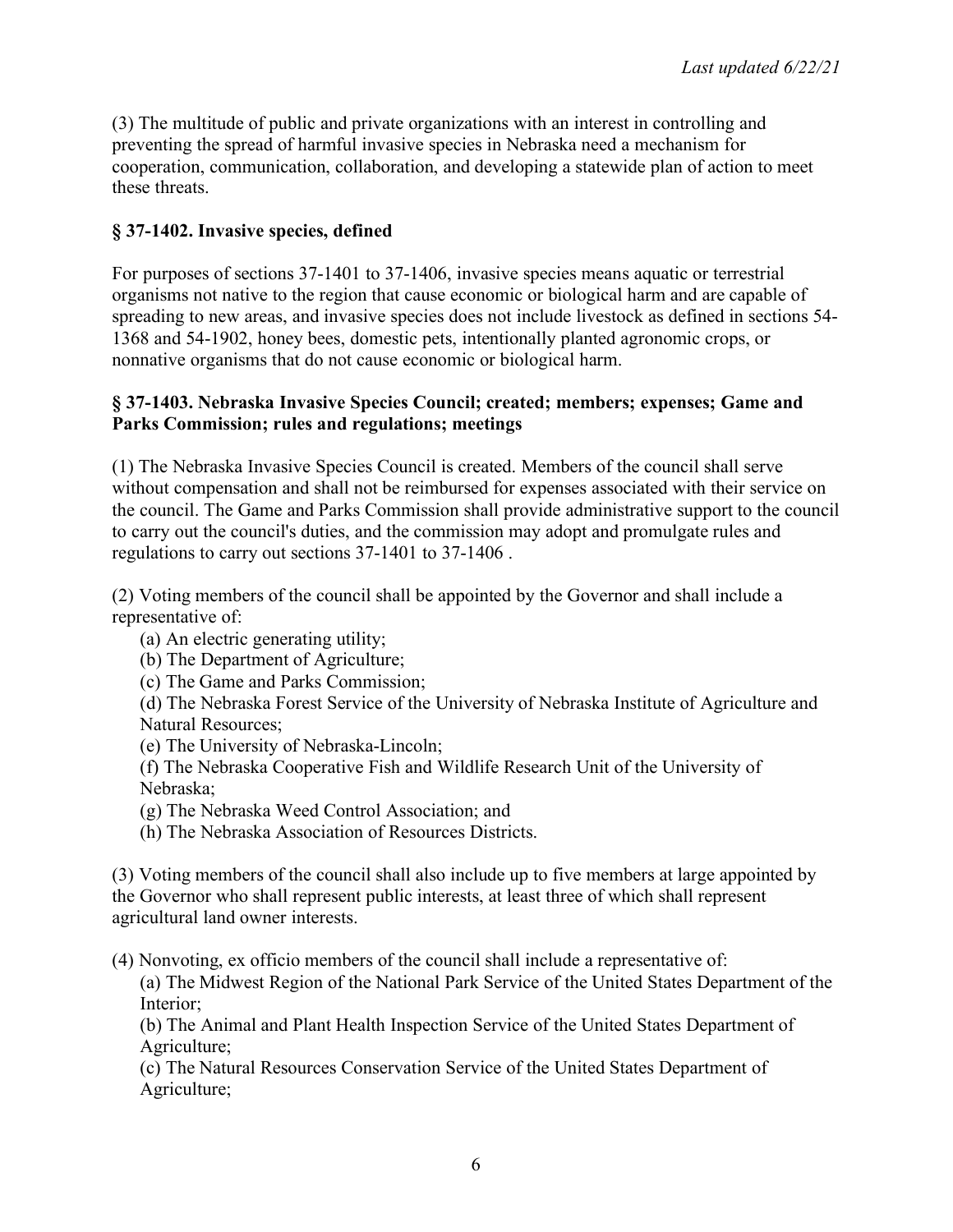- (d) The United States Geological Survey; and
- (e) The Nature Conservancy, Nebraska Field Office.

(5) The council may seek additional advisory support from representatives of relevant federal, state, or local agencies as it deems necessary to accomplish its duties.

(6) The council shall select a chairperson from among its members. The council shall meet at the call of the chairperson or upon the request of a majority of the members.

# **§ 37-1404. Nebraska Invasive Species Council; duties**

The Nebraska Invasive Species Council shall:

(1) Recommend action to minimize the effects of harmful invasive species on Nebraska's citizens in order to promote the economic and environmental well-being of the state;

(2) Develop and periodically update a statewide adaptive management plan for invasive species as described in section 37-1405;

(3) Serve as a forum for discussion, identification, and understanding of invasive species issues;

(4) Facilitate the communication, cooperation, and coordination of local, state, federal, private, and nongovernmental entities for the prevention, control, and management of invasive species;

(5) Assist with public outreach and awareness of invasive species issues; and

(6) Provide information to the Legislature for decision making, planning, and coordination of invasive species management and prevention.

### **§ 37-1405. Adaptive management plan; contents**

The adaptive management plan required under section 37-1404 will address the following:

(1) Statewide coordination and intergovernmental cooperation;

(2) Prioritization of invasive species response and management;

(3) Early detection and prevention of new invasive species through deliberate or unintentional introduction;

(4) Inventory and monitoring of invasive species;

(5) Identification of research and information gaps;

(6) Public outreach and education;